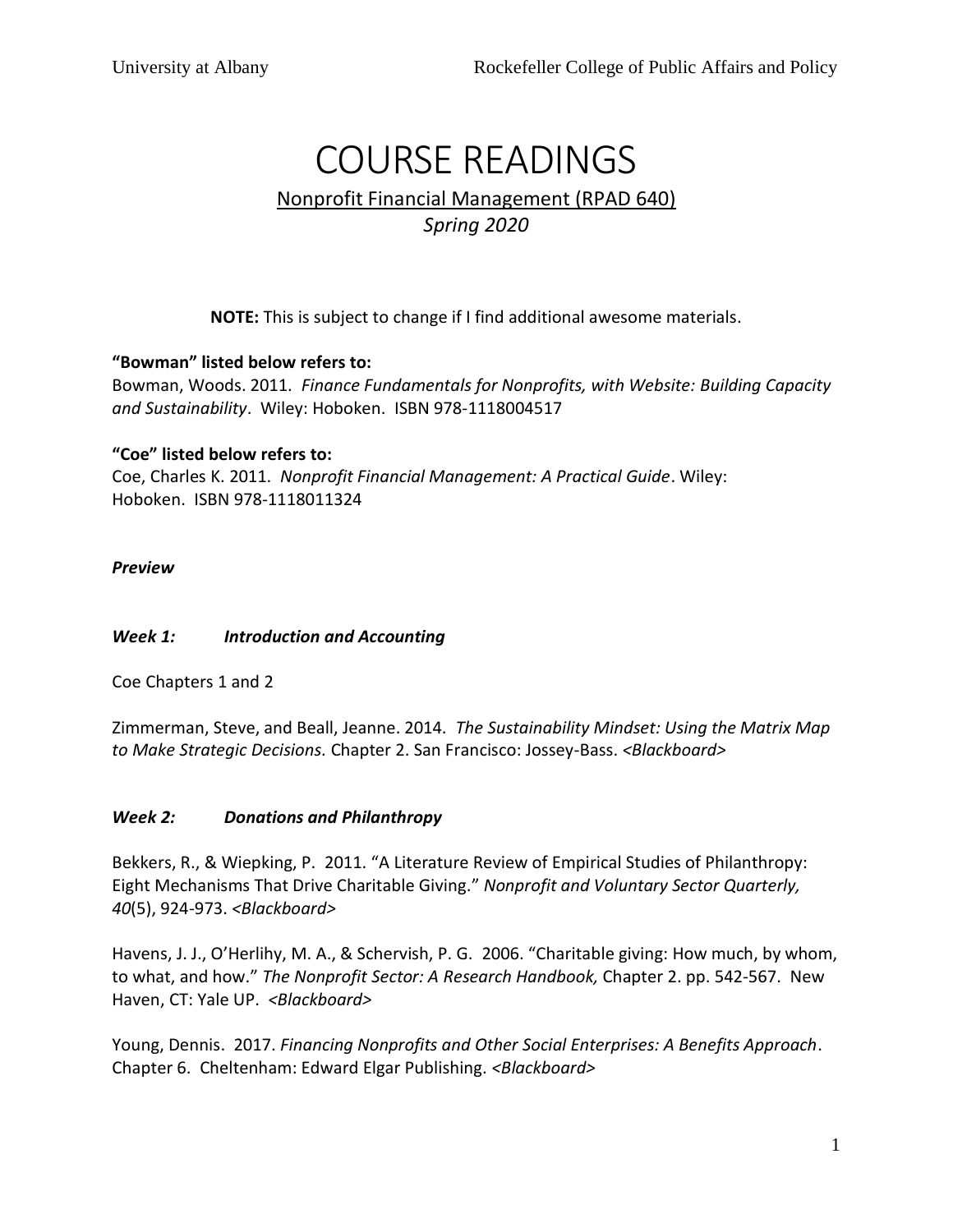### *Week 3: Earned Revenues and Social Enterprise*

Bowman Chapter 5

Dees, J. G. 1998. "Enterprising nonprofits." *Harvard Business Review, 76*, 54-69. *<Blackboard>*

Young, Dennis. 2017. *Financing Nonprofits and Other Social Enterprises: A Benefits Approach*. Chapter 5. Cheltenham: Edward Elgar Publishing. *<Blackboard>*

## *Week 4: Government Funds and Contracting*

Coe Chapter 9

Malatesta, D., & Smith, C. R. 2014. "Lessons from resource dependence theory for contemporary public and nonprofit management." *Public Administration Review, 74*(1), 14-25. *<Blackboard>*

Young, Dennis. 2017. *Financing Nonprofits and Other Social Enterprises: A Benefits Approach*. Chapter 7. Cheltenham: Edward Elgar Publishing. *<Blackboard>*

#### *Week 5 Revenue Portfolio Management*

Bowman Chapter 10

Dropkin, M., Halpin, J., and La Touche, B. 2007. *The Budget-Building Book for Nonprofits: A Step-by-Step Guide for Managers and Boards, 2nd Edition.* Chapters 5 and 15A. San Francisco: Jossey-Bass. *<Blackboard>*

## *Week 6: Asset and Inventory Management*

Bowman Chapter 3

Coe Chapter 11

Bowman, W., Calabrese, T., and Searing, E. 2018. "Asset Composition." *Handbook of Research in Nonprofit Economics and Management, Second Edition*, Chapter 5. pp. 97-117. Cheltenham: Edward Elgar. *<Blackboard>*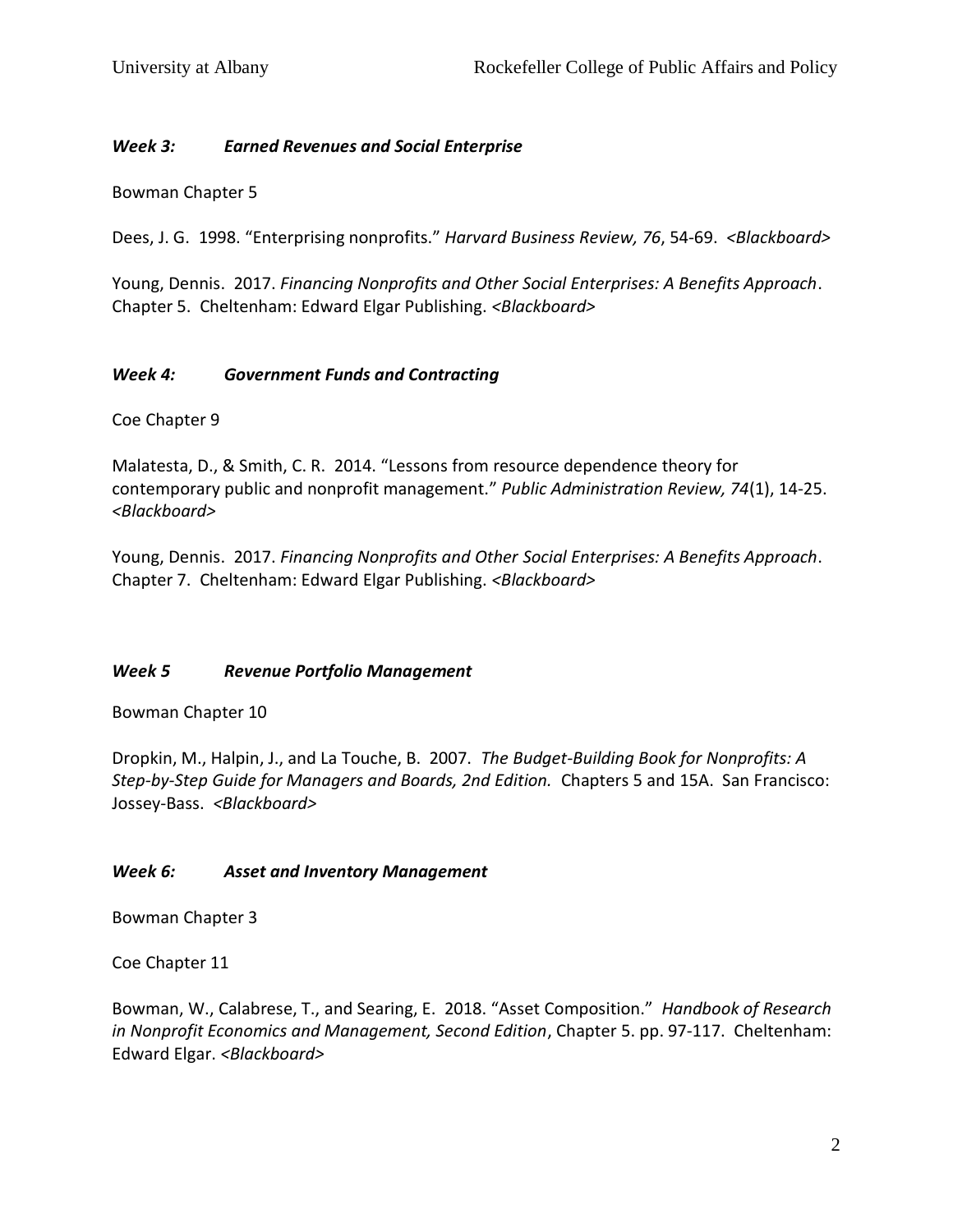## *Week 7: Cash Flows*

Coe Chapter 7

Selections from Dropkin and Hayden. 2001. *The Cash Flow Management Book for Nonprofits: A Step-by-Step Guide for Managers and Boards.* San Francisco: Jossey-Bass. *<Blackboard>*

# *Week 8: Borrowing and Banking*

Coe Chapters 12 and 13

Dropkin, M., Halpin, J., and La Touche, B. 2007. *The Budget-Building Book for Nonprofits: A Step-by-Step Guide for Managers and Boards, 2nd Edition.* Chapter 19. San Francisco: Jossey-Bass. *<Blackboard>*

# *Week 9: Cost Management*

Coe Chapter 8

Dropkin, M., Halpin, J., and La Touche, B. 2007. *The Budget-Building Book for Nonprofits: A Step-by-Step Guide for Managers and Boards, 2nd Edition.* Chapters 15B and 16. San Francisco: Jossey-Bass. *<Blackboard>*

Lecy, Jesse D., and Searing, Elizabeth A.M. 2015. "Anatomy of the Nonprofit Starvation Cycle: An Analysis of Falling Overhead Ratios in the Nonprofit Sector." *Nonprofit and Voluntary Sector Quarterly*. doi: 10.1177/0899764014527175. *<Blackboard>*

Zimmerman, Steve, and Beall, Jeanne. 2014. *The Sustainability Mindset: Using the Matrix Map to Make Strategic Decisions.* Chapter 6. San Francisco: Jossey-Bass. *<Blackboard>*

## *Week 10: Budgeting*

Coe Chapter 6

Dropkin, M., Halpin, J., and La Touche, B. 2007. *The Budget-Building Book for Nonprofits: A Step-by-Step Guide for Managers and Boards, 2nd Edition.* Chapters 2, 4, 7, 8, and 13. San Francisco: Jossey-Bass. *<Blackboard>*